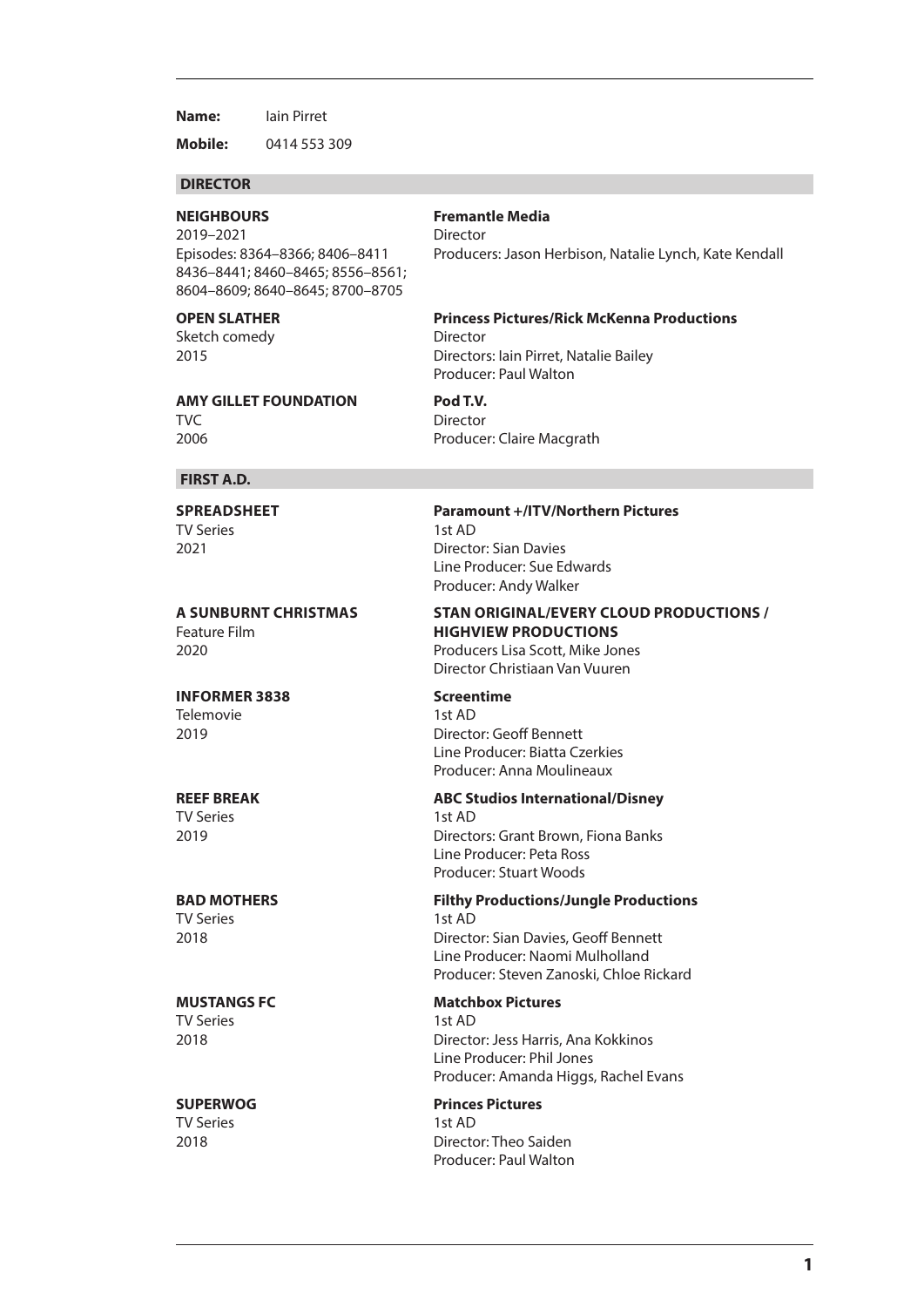# TV Series 1st AD

TV Series 1st AD

## TV Series 1st AD

2x Telemovies 2x 1st AD

2x Telemovies 1st AD

## **WINNERS & LOSERS** Seven Network TV Series 1st AD

## **HARTMAN'S SOLUTION Seven Network** Pilot 1st AD 2014 Directors: Ian Gilmour

**HOME & AWAY (SYD) Seven Network** TV Series 1st AD

# TV Series 1st AD

**HOME & AWAY (MELB) Seven Network** TV Series 1st AD

**PACKED TO THE RAFTERS Seven Network** TV Series 1st AD 2012 Directors: Pino Amenta

## **SISTERS Shine Productions**

2017 Director: Shannon Murphy Line Producer: Ross Allsop Producer: Imogen Banks, Nicole O'Donohue

## **MUSTANGS FC Matchbox Pictures**

2017 Director: Roger Hodgeman, Fiona Banks Line Producer: Phil Jones Producer: Amanda Higgs, Rachel Evans

## **NEWTON'S LAW Every Cloud Productions**

2016 Director: Jennifer Perrot, Jennifer Leacey Line Producer: Anna Moulineaux Producer: Fiona Eagger, Deb Cox

## **HOGES Fremantle Media**

2016 Director: Kevin Carlin Line Producer: Wade Savage Producer: Brett Popplewell

## **MOLLY Mushroom Pictures**

2014 & 2015 Director: Kevin Carlin Line Producer: Brendan Campbell Producer: John Molloy

2014 Directors: Ian Gilmour, Pino Amenta, John Hartley, Bill Hughes, Fiona Banks Producer: Paul Moloney

Line Producer: Chris Page Producer: Paul Moloney

2013 Directors: Geoffrey Nottage Line Producer: Nicole Roberts

## **IT'S A DATE Princess Pictures**

2013 Directors: Jonathon Brough, Peter Hellier Producer: Paul Walton

2012 & 2013 Directors: Geoffrey Nottage, Scott Hartford Davies Line Producer: Nicole Roberts

# Producer: Bill Huges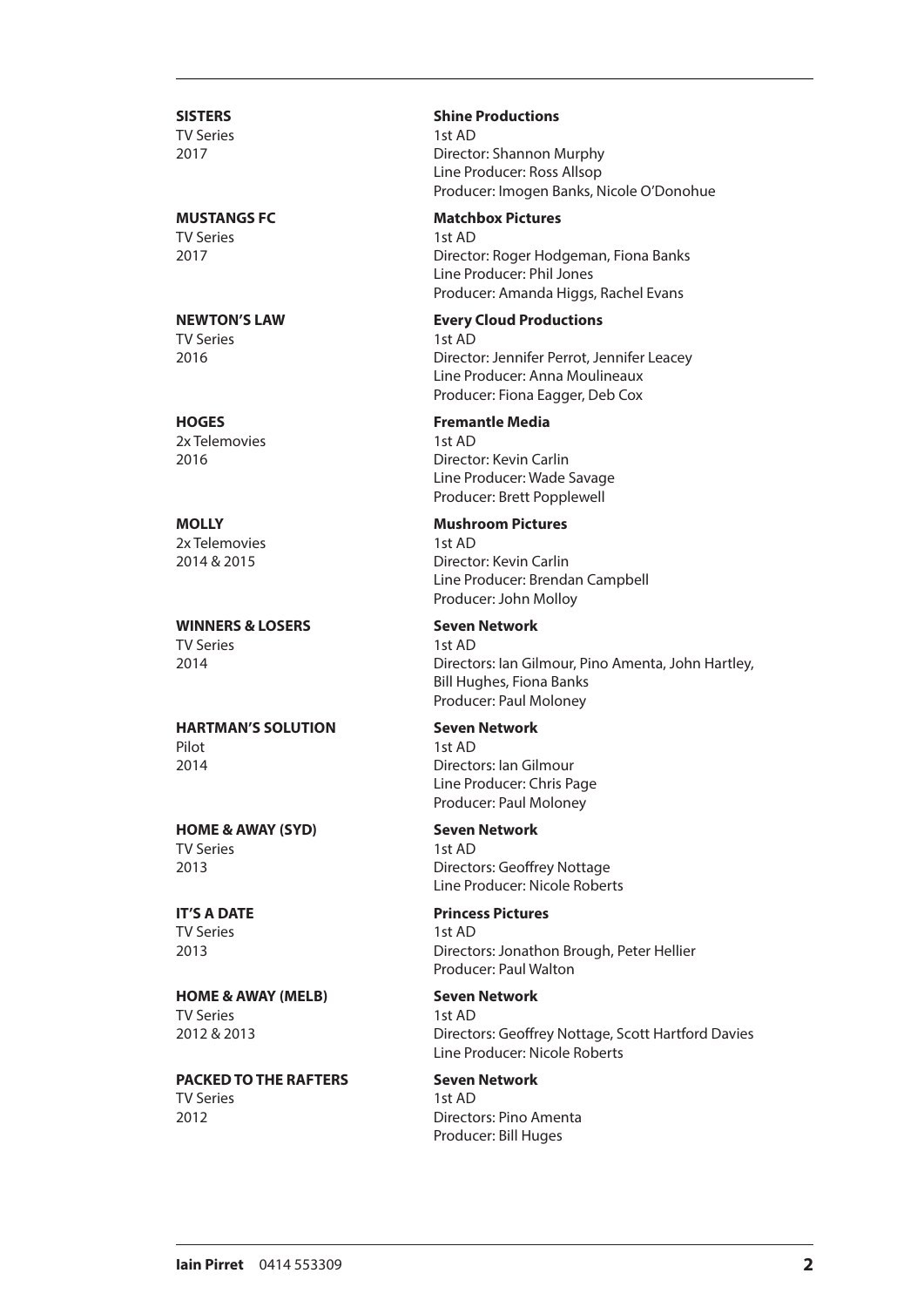**WINNERS & LOSERS** Seven Network TV Series 1st AD

TV Series Ist AD

**LETTERS AND NUMBERS Shine Australia** Game Show **Floor Manager** 

**JUDITH LUCY'S ABC SPIRITUAL JOURNEY** 1st AD Documentary Series Director: Tony Martin

TV Series 4 1st AD

TV Series 3 1st AD

TV Series 2 1st AD

Comedy Pilot 1st AD

**McCLEOD'S DAUGHTERS Millenium Pictures** TV Series 1st AD

Feature 1st AD

TV Series 1st AD

Short Film 1st AD

**ROCKWIZ @COMEDY FESTIVAL Renegade** Live record 1st AD 2007 Director: Paul Drane

2011-2012 Directors: Ian Gilmour, Steve Jodrell, Jet Wilkinson, Pino Amenta Producer: Paul Moloney

**NEIGHBOURS Freemantle Media**

2011 Directors: Gary Conway, Jovita O'Shaughnessy Producer: Neil Kingston

2011 Directors: John Olb, John Smith, Richard Franc Producers: Susannah Mott, Karen Palmer

2010 Producers: Andy Walker, Todd Abbott

**CITY HOMICIDE Seven Network** 2009–2010 Directors: Kev Carlin, Nick Bufalo, David Cameron, Steve Jodrell, Karl Zwicky, Jet Wilkinson Producer: Richard Jasek

**CITY HOMICIDE Seven Network** 2008–2009 Directors: Kev Carlin, Nick Bufalo, David Cameron, Richard Jasek, Michael Pattinson, Pino Amenta Producer: MaryAnne Carroll

**SATISFACTION Lone Hand Productions** 2008 Directors: Paul Moloney, Catriona McKenzie Producer:Andy Walker, Roger Simpson

**THE HAPPY MAN Ruby Entertainment** 2008 Director: Stuart McDonald Producer: Mark Ruse

2007–2008 Directors: Richard Jasek, Steve Mann Producer: Vicki Barr

**BREAK-IN Break-in Productions** 2007 Director: Leigh Sheehan Producer: John Chase

**NEIGHBOURS Freemantle Media** 2007 Director: Aarne Neeme Producer: Peter Dodd

**BUSES AND TRAINS Buses and Trains productions** 2007 Producer: John Sandow

Producer: Ken Connor, Peter Bain-Hogg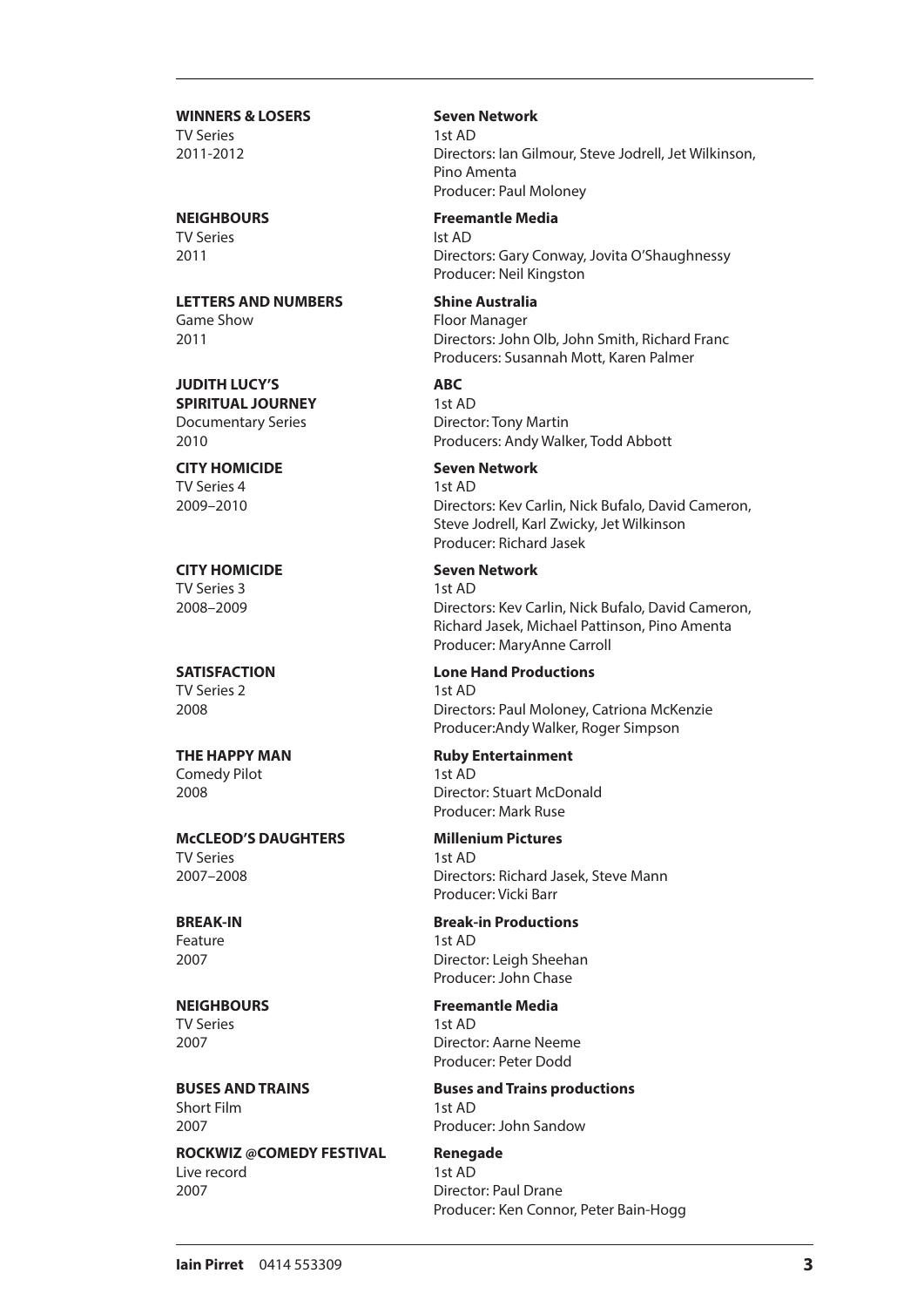**THE WEDGE Cornerbox** Sketch comedy 1st AD

Short Film 1st AD

Feature 1st AD

**LOVE NO.9 VCA** Short Film<br>2006

**THE WEDGE Series 1 Cornerbox** TV series 1st AD

**FORENSIC INVESTIGATORS Southern Star**<br>TV Series<br>1st AD **TV Series** 2006 Director: Keiran Murphy

**COMEDY FESTIVAL GALA 2006 GNW T.V.** Live record **Assistant Floor Manager** 2006 Director: Martin Coombes

Short Film 1st AD

TV series 13 & 14 1st AD

## **BLUE HEELERS Live Southern Star**

Live-to-air episode 1st AD

## **BLUE HEELERS Southern Star**

TV series 12 1st AD

2007 Director: Kev Carlin Producer: Nicole Minchin/Daniel Scharf

## **TOUCAN Near Pesserine Productions**

2006/7 Director: Adam White Producer: Nicole Minchin

## **LAKE MUNGO Mungo Productions**

2006 Director: Joel Anderson Producer: Georgie Neville/David Rapsey

Director: Gemma Lee Producer: Justin Rodski

2006 Director: Katrina Mathers Producer: Michael Horrocks

Producer: Ross Allsopp

Producer: Ted Robinson

**ROCKWIZ Renegade** TV Series Floor Manager 2006 Director: Paul Drane Producer: Peter Bain-Hogg

**THE TANK Renegade** 2006 Director: Julius Avery Producer: Joe Connor

**BLUE HEELERS Southern Star** 2005 Directors: Chris Langman, Steve Mann, Fiona Banks, Richard Franklin, Martin Sacks, Colin Budds Producer: Gus Howard

2004 Director: Aarne Neeme, Simon Francis Producer: Gus Howard

Hi-definition Directors: Chris Langman, Steve Mann, 2003–2004 Grant Brown, George Ogilvie Producer: Gus Howard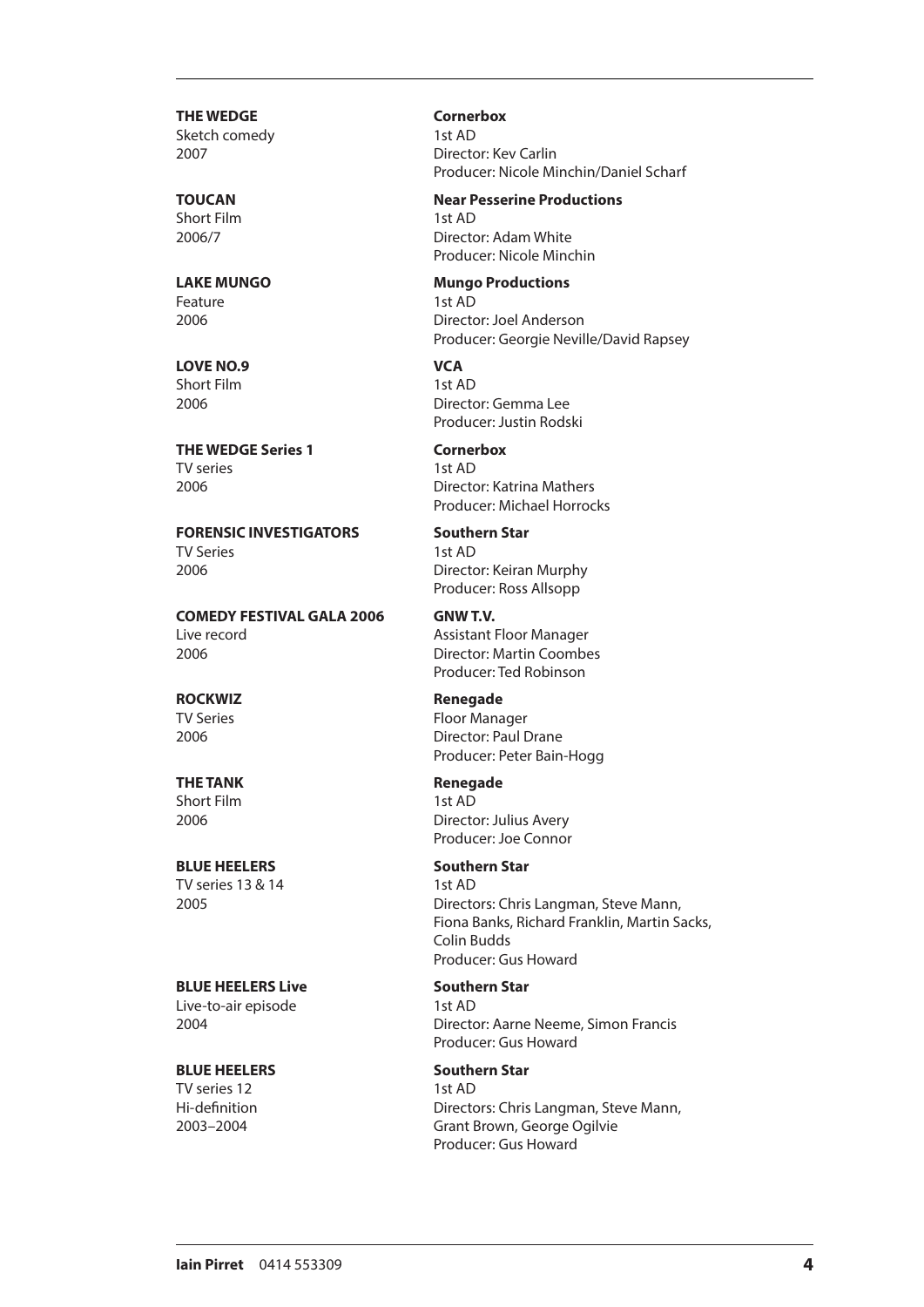Live night 1st AD

Sketch comedy 1st AD

**THE BIG BITE Seven Network** Sketch comedy 1st AD

Children's TV series – 16mm 2nd AD 2002 1st AD: Paul Walton

**WELCHER & WELCHER Jigsaw Pty Ltd** Sitcom 2nd AD 2002 1st AD: Darren Oakley

**ONE PERFECT DAY Lightstream Films**<br>
Feature film – 35mm<br>
2nd AD Feature film –  $35mm$ 2002 1st AD: Phil Jones

Feature film – 35mm<br>
2nd AD

**SHORTCUTS Burberry Productions** Children's TV series – 16mm 2nd AD 2001 Vicki Barr

TV series 2nd AD

**THE BANK Arenafilms** Feature film – 35mm<br>
2nd AD 2000 1st AD: Phil Jones

TV series 2 2nd AD

**EUGENIE SANDLER PI Burberry Productions** Children's TV series – 16mm 2nd AD

**EAGLE & EVANS Princess Productions** 2003 Director: Nicholas Buffalo Producer: Laura Waters

**EAGLE & EVANS Princess Productions** 2003 Director: Nicholas Buffalo Producer: Laura Waters

2003 Directors: Ted Emery, Greg Williams, John Luscombe, Matt Saville Producer: Michael Horrocks

**WICKED SCIENCE Jonathan M Schiff Development** Production Manager: Chris Page

Production Manager: Marion Pearce

Production Manager: Naomi Cleaver

**CRACKERJACK Molloy Boy Productions** 2001 1st AD: Annie Maver Production Manager: Magnus Mansie

26 episodes 1st ADs: Paul Walton, Chris Lynch, Katherine Eames, Production Manager: Jane Sullivan

**SOMETHING IN THE AIR Simpson Le Mesurier, ABC** 2000 1st ADs: Pauline Walker, Rod Beaumont, Mike Bushell Production Manager: Marion Pearce

Production Manager: Elisa Argenzio

**THE GAMES ABC Television & Finishing Touches** 2000 1st AD: Annie Maver Production Manager: Lee-Anne Jones

2000 1st ADs: Phil Jones, Wade Savage, Rachel Evans Production Manager: Jilly Howe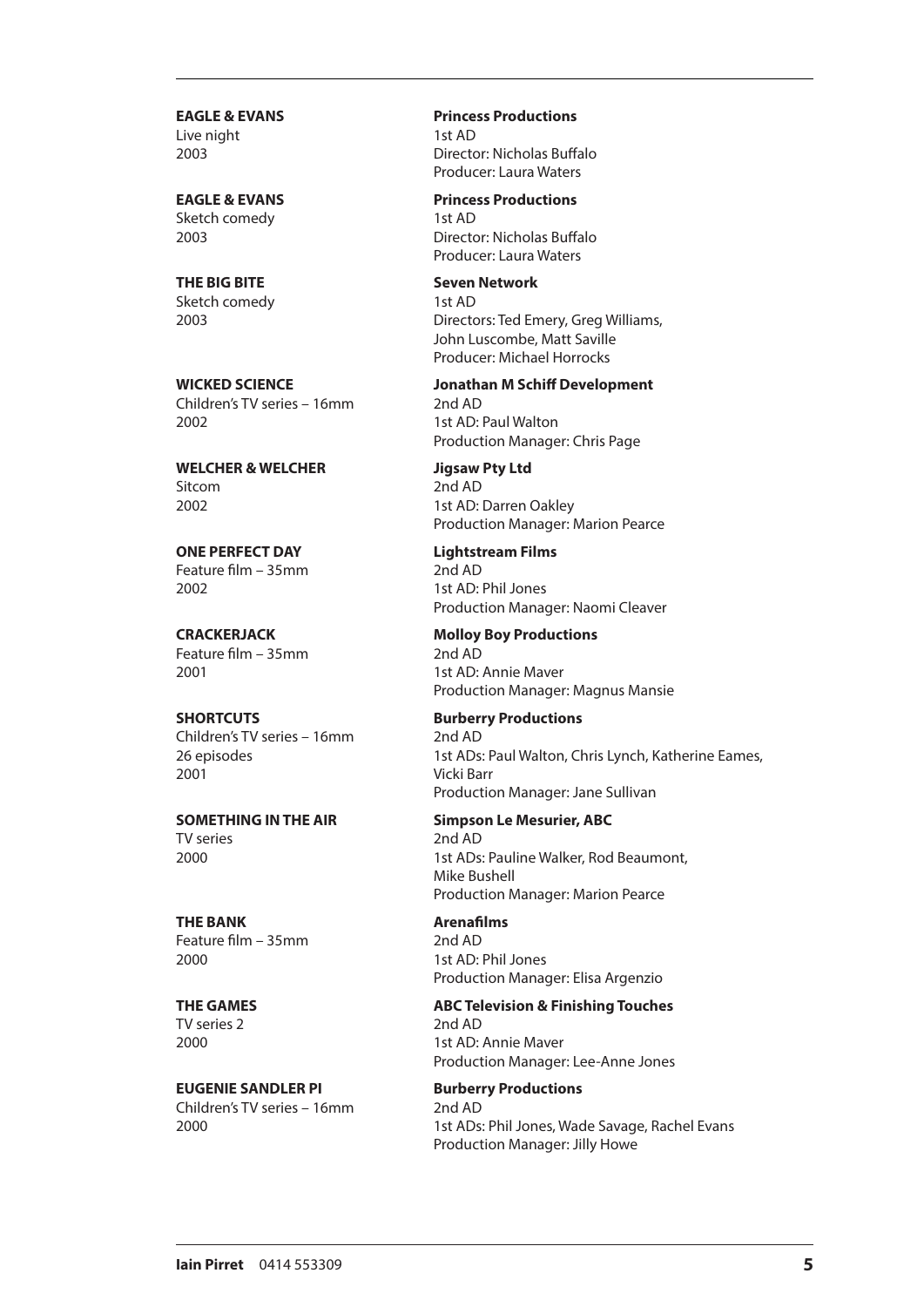TV series – 16mm 2nd AD

Feature film – 35mm 2nd AD 1999 1st AD: Annie Maver

**AUSTRALIA'S MOST WANTED Grundy Television** TV series 2nd AD 1999 1st AD: Steve Hardman

**AUSTRALIA'S MOST WANTED Grundy Television**  $T$ V series 2nd AD 2nd AD  $1999$ 

TV series 1 2nd AD

## **BLABBERMOUTH**<br>
Children's TV drama<br>
2nd AD<br>
2nd AD Children's TV drama

Feature film – 35mm 3rd AD

**AMY Amy Productions** Feature film – 35mm 3rd AD

TV series – 16mm 3rd AD

**THE ISLAND OF DR MOREAU New Line Cinema** 

Feature film – 35mm Panavision 3rd AD 1995 2nd AD: Robbie Visser

**DOG WOMAN Simpson Le Mesurier & Beyond** 1999 1st ADs: Phil Jones, John Hartley Production Manager: Ross Allsop

## **THE DISH Working Dog Productions**

Production Manager: Deb Choate

Production Manager: Margaret Chong

1st AD: Steve Hardman Production Manager: Jo Casanelia

## **THE GAMES Beyond Productions**

1998 1st AD: Annie Maver Production Managers: Sandi Revelins, Eva Orner

Super 16mm 1st AD: Stephen Henley 1997 Production Manager: Sandi Revelins

## **HEAD ON Head On Productions**

1997 2nd AD: Christian Robinson 1st AD: Phil Jones Director: Ana Kokkinos Production Manager: Tatts Bishop

1997 2nd AD: Christian Robinson 1st AD: Bob Donaldson Director: Nadia Tass Production Manager: Lesley Parker

## **STATE CORONER Crawfords Australia**

1996 2nd AD: Christian Robinson 1st ADs: Chris Odgers, Brenden Campbell Directors: Chris Thomson, Ian Watson, Ian Gilmour Colin Budds Production Manager: Richard Clendinnen

## **STATE CORONER Crawfords Australia**

Pilot 3rd AD 1996 2nd AD: Christian Robinson 1st AD: Chris Odgers Director: Paul Moloney Production Manager: Chris Page

1st AD: Toby Peece Director: John Frankenheimer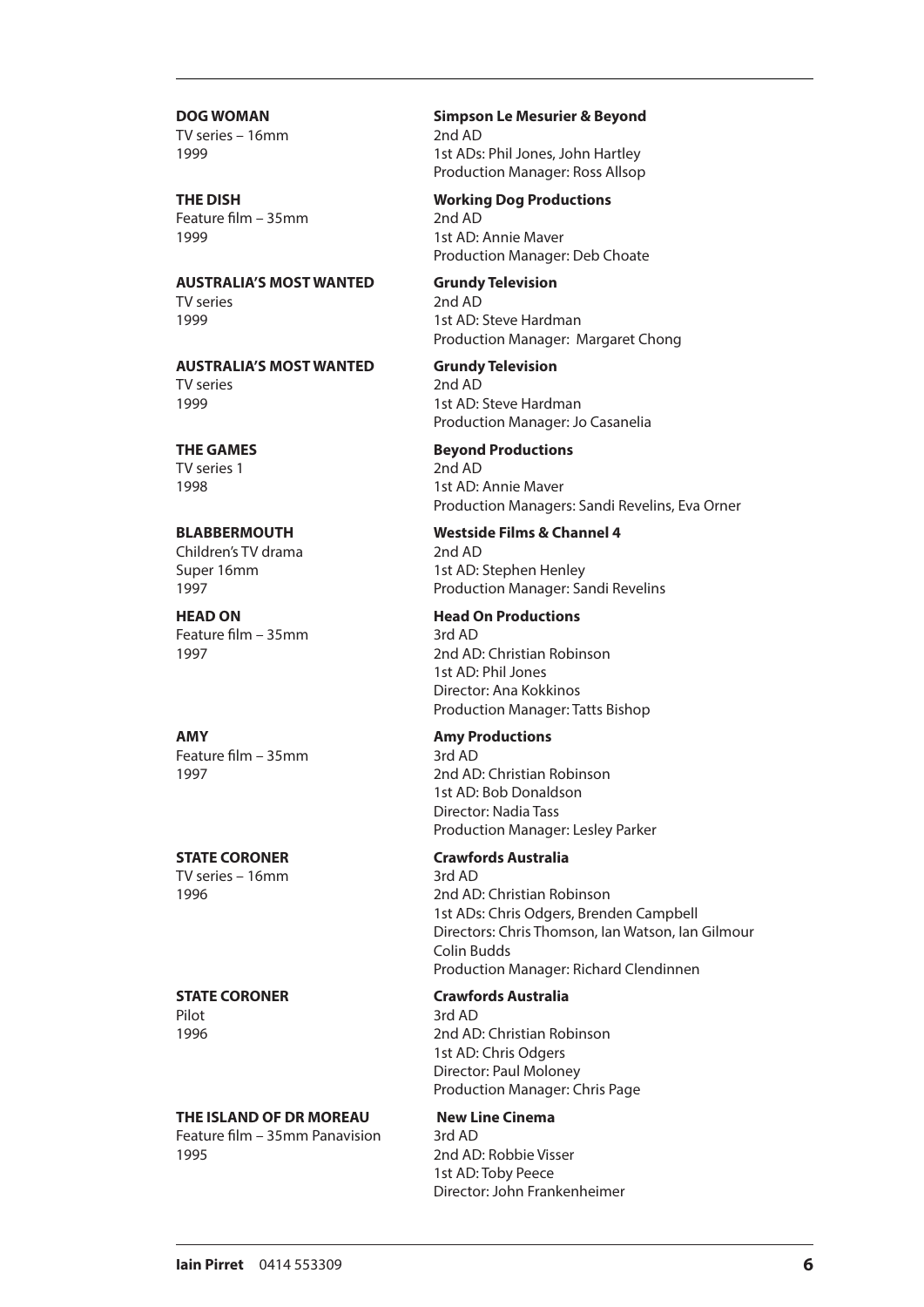**THE FEDS Crawfords Australia** 3 x telemovies – 16mm 3rd AD

6 x telemovies – 16mm 3rd AD

Children's TV series 2 3rd AD

TV series  $-16$ mm

1995 2nd AD: Christian Robinson 1st ADs: Chris Odgers, John Hartley Directors: Chris Thomson, Michael Offer, Kate Wood Production Manager: Richard Clendinnen

## **HALIFAX fp Simpson Le Mesurier Films**

1994–1995 2nd AD: Christian Robinson 1st ADs: Stuart Wood, Monica Pearce Directors: Steve Jodrell, Michael Offer, Michael Carson, Brendan Maher, Paul Moloney Production Manager: Ros Tatarka

## **LIFT OFF Australian Children's Television Foundation**

26 episodes 2nd AD: Christian Robinson 1994 1st ADs: Stuart Wood, Phil Jones, Carolyn Cunningham Directors: Steve Jodrell, Brendan Maher, Paul Nikhola Production Manager: Ray Hennessy

## **SNOWY Simpson Le Mesurier Films**

13 episodes 1994<br>1994 **1994** 2nd AD: Christian Robinson<br>1994 1st AD: Stuart Wood Production Co-ordinator: Sue Edwards Production Manager: Ros Tatarka Directors: various

**TVCs – Highlights**

### **A2 ICECREAM HBT Agency** 2015 1st AD

**MAZDA2 'SHARE' Exit Films**

**BANK OF MELBOURNE x2 Horizon Films** 2012 1st AD

**'THE DESO' TAC TAC** 2012 1st AD

**CERVICAL CANCER AWARENESS Someone**

2012 1st AD

2011 1st AD

**BEYOND BLUE Remarkable Films** 2008 1st AD

2007 1st AD

**LENDLEASE Mills St** 2003 2nd AD

2013 1st AD

**TED'S CAMERAS SMR Productions**

**iPRIMUS Resolution Media**

**TAC Revolver Films** 2003 2nd AD